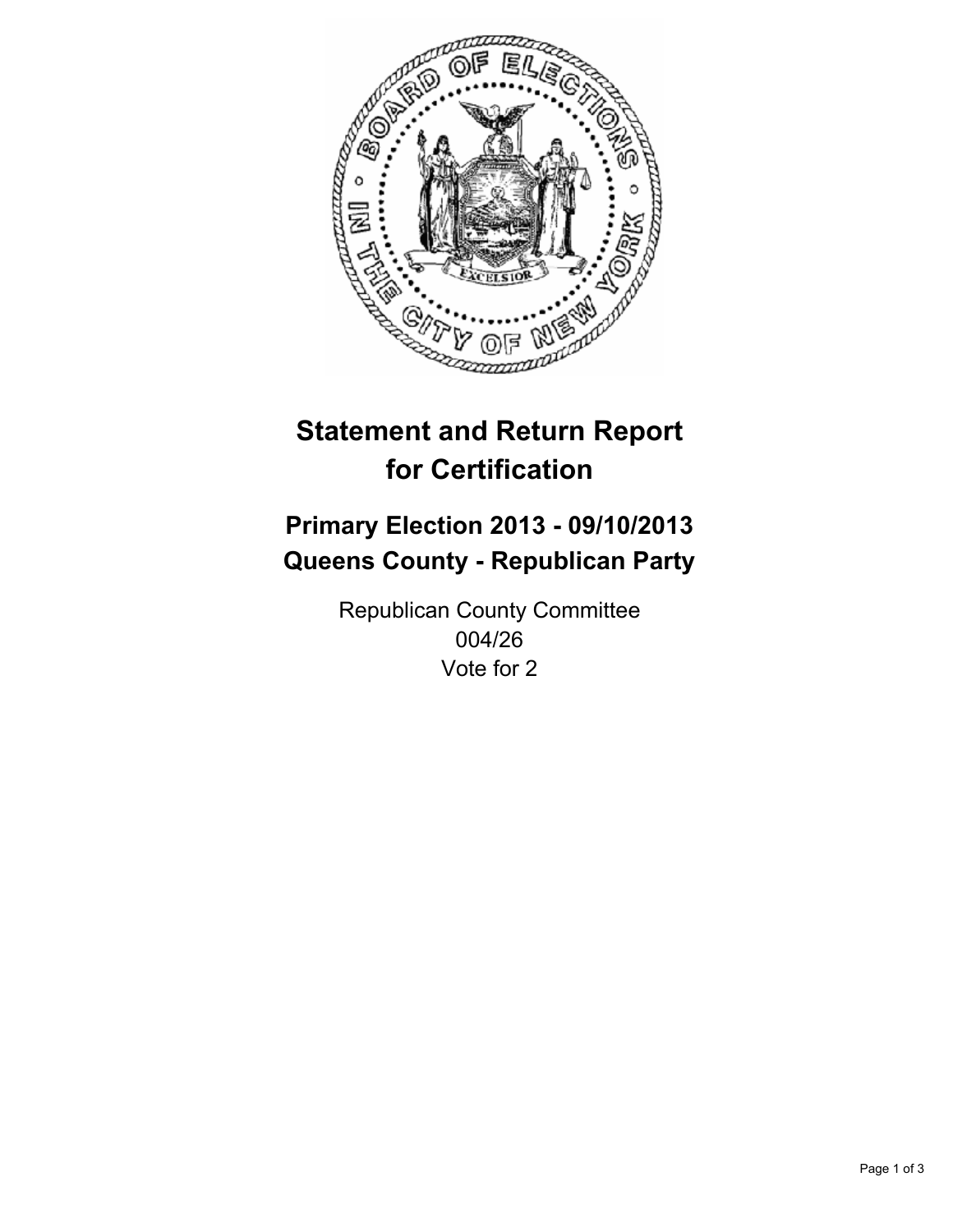

## **Assembly District 26**

| <b>EMERGENCY</b>            | 0        |
|-----------------------------|----------|
| ABSENTEE/MILITARY           | 3        |
| <b>FEDERAL</b>              | 0        |
| SPECIAL PRESIDENTIAL        | $\Omega$ |
| <b>AFFIDAVIT</b>            | 0        |
| <b>ANDREW LAUFER</b>        | 14       |
| MICHAEL L. LAUFER           | 14       |
| <b>SEBASTIANA BISCIOTTI</b> | 15       |
| <b>VINCENT BISCOTTI</b>     | 3        |
| <b>Total Votes</b>          | 46       |